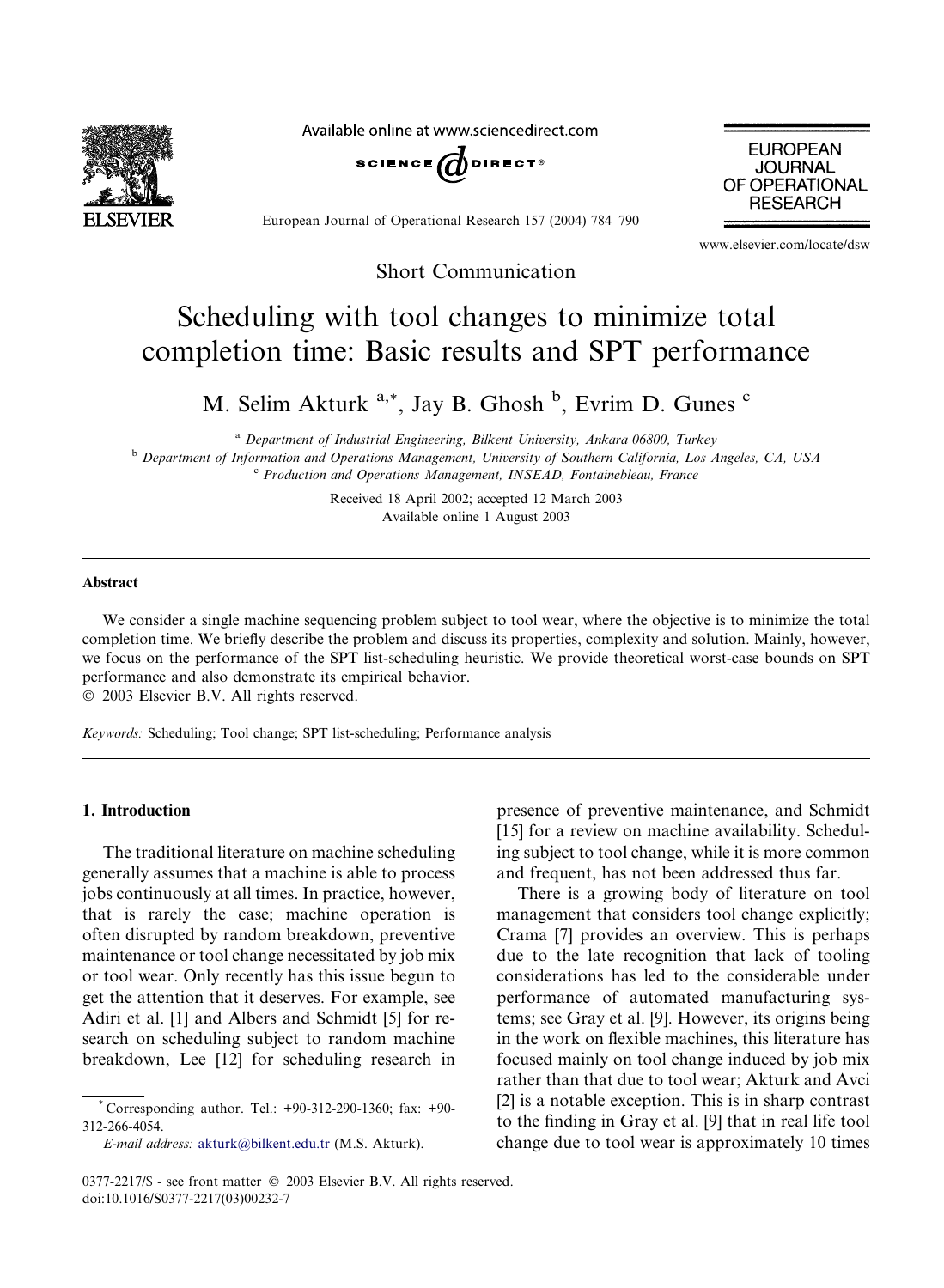more frequent than that induced by job mix. Furthermore, tool management research does not address the scheduling-related performance measures such as total completion time; the emphasis typically is on minimizing the number of tool changes. The models are mostly motivated by past industrial experience that the time needed for changing tools overwhelmingly dominates the job processing times; see Tang and Denardo [16].

In this note, we attempt to redress the above situation by considering, as a first step, a prototypical single-machine scheduling problem that accounts for tool change due to tool wear. The chosen objective is to assign a given set of jobs successively to identical tools from an available pool and sequence them on the tools such that the total job completion time is minimized. Extending the standard scheduling notation, the problem at hand can be called 1|tool-change|  $\sum_j C_j$ . We admit that our adoption of a single tool type makes the problem a bit restrictive; it nonetheless retains a practical basis (as we will discuss later).

We wish to point out at this stage that our work is similar in spirit to that on preventive maintenance [12,13]. The most significant differences with the early work are that we allow multiple tool changes (machine unavailability periods) as opposed to just a single one and that we do not allow partial processing of a job (resume policy) or any machine idle time other than that forced by tool change (restart policy). Recently, Qi et al. [14] has addressed a maintenance problem that is in fact mathematically equivalent to our tool change problem and presented results that are similar to what we have obtained independently [3]. We should point out that, in their context the maintenance interval is variable and thus that their model may not apply to scheduled maintenance (which is performed by specialist crews at fixed intervals); it may be more appropriate for routine maintenance performed by the machine operator (such as adjustment, lubrication and cleaning) within a specified period. More recently, Graves and Lee [8] has addressed a generalization of the Qi et al. model and, in that sense, has a bearing on our work as well.

In the sequel, we first introduce the problem and its two versions. We then briefly state several structural properties for an optimal schedule, precisely establish the complexity of the problem and propose a dynamic program for its exact solution. As our main contribution, we study the performance of the shortest processing time first (SPT) list-scheduling heuristic next. We show that SPT is optimal if the tool-change time is negligible or if the number of tools it needs is two or less. We further show that SPT has a worst-case performance bound of 1.5 (which is tight) if it uses three tools and 2.0 if it uses more. Finally, we report a limited computational study that shows that SPT performs quite well in practice.

#### 2. Problem definition and solution properties

We are given a single machine that will remain continuously operational from time zero except when there is a tool change in progress. There are also n independent jobs that are ready for processing at that time. The job processing time  $(p_i$  for job j,  $j = 1, \ldots, n$  is known and constant. Also, *m* identical units of a single tool type with known, constant life  $(T_L, T_L \geq p_j$  for  $j = 1, \ldots, n$ ) are available. When an active tool is due to wear out, no new job is assigned to it and it is replaced with a new tool; the time needed for this tool change  $(T_C)$  is also known and constant. The processing of a job is never interrupted because of tool change or otherwise. Finally, all numbers are assumed to be integers.

A few comments are in order here. First, the use of a single tool type is not entirely uncommon. Computer numerically controlled (CNC) drilling machines can use identical drill bits to process a number of jobs in succession. Second, non-preemption of jobs is also reasonable in many machining situations because preemption affects surface finish and results in non-machining activities such as job removal, placement and orientation. Last, tools used by CNC machines are quite expensive; see Kouvelis [10] and Tomek [17]. It is not uncommon at all to see that tool cribs maintain only a small number of such tools on hand. The challenge often is thus to determine how to schedule a given set of jobs with only a limited number of tools (a situation that we will encounter shortly).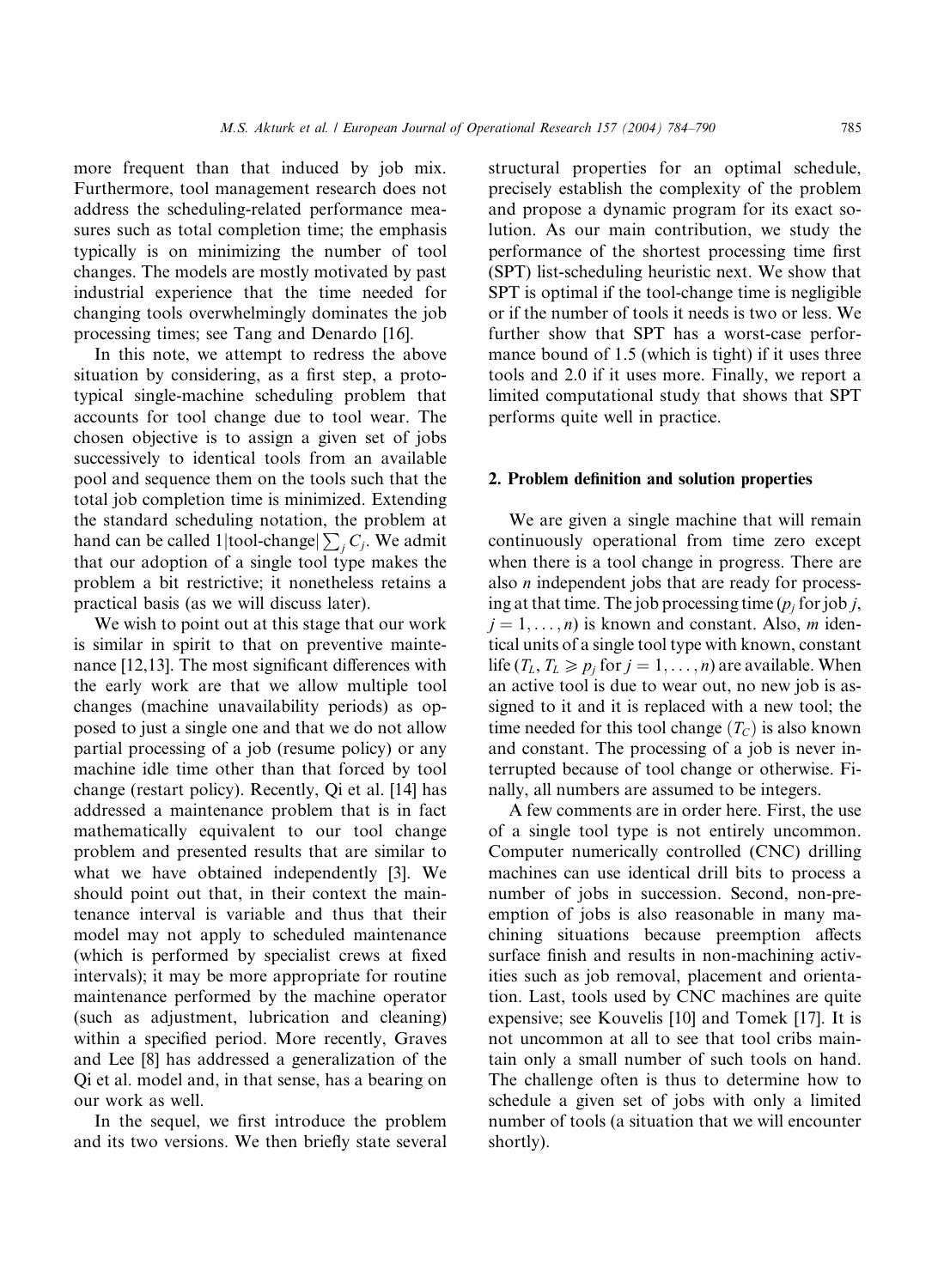Going back to the problem, we note that we wish to find a feasible schedule  $s^*$  that will minimize the total completion time of the jobs. It is easily seen that there is no advantage to have any machine idle time other than what is forced by a tool change. Nor is there any advantage to change a tool when it can process the job that is next in sequence. We assume that these policies are being enforced. A job sequence  $\sigma$  then translates uniquely to a job-to-tool assignment using  $m(\sigma)$ tools. If  $m \ge m(\sigma)$ ,  $\sigma$  is feasible and yields the associated schedule s; the sequence is infeasible otherwise. In the remainder of the paper, we use the terms schedule and sequence interchangeably.

We now introduce two versions of 1 | tool*change*  $\sum_j C_j$ . Ignore *m* and assume that  $\sigma^*$  is an optimal sequence that uses the least number of tools  $m(\sigma^*)$  among all optimal sequences. If  $m \geq m(\sigma^*)$ , tool availability does not limit the scheduling process from realizing the minimum total completion time. So, whenever we have an assuredly large  $m$ , we say that we have the unlimited tools version of our problem; the objective here is to find  $\sigma^*$  regardless of m. Of course, we do not know a priori if a problem instance is such, short of finding  $\sigma^*$ , unless *m* is very large (as when  $m \ge n$ ). Anyhow, it is worthwhile to note that there is no need to specify  $m$  when addressing the unlimited tools version, that  $\sigma^*$  always exists in this case and that for computational purposes an upper bound on  $m(\sigma^*)$  can be used in lieu of m. One may also note that it is this very version that coincides with the work of Qi et al.  $[14]$ .

If  $m$  is not assuredly large, tool availability may impact the scheduling process and we say that we have the limited tools version of our problem. We note that the specification of  $m$  is integral to this version and further that a feasible sequence may not exist in this case. Disregarding feasibility for the moment, let BIN be a sequence that uses the least number of tools among all sequences; we can generate BIN from the exact solution of a binpacking problem. If  $m < m(BIN)$ , no feasible sequence can be found. If  $m(BIN) \le m < m(\sigma^*)$ , only a constrained optimal sequence  $\sigma^{\wedge}$  can be found such that  $Z(\sigma^{\wedge}) > Z(\sigma^*)$ . Again, we do not know a priori what kind of a situation we are dealing with,

short of solving the bin-packing problem, unless  $m$ is very small (as when  $m < \sum_j p_j/T_L$ ).

The upshot is that we will have one of two versions of 1|tool-change| $\sum_j C_j$  to deal with: the unlimited tools version where *m* is not explicitly considered, and the limited tools version where m is considered as such. We proceed to describe certain developments that apply to both versions of the problem.

For a given sequence  $\sigma$  using  $m(\sigma)$  tools, let C<sub>i</sub> be the completion time of job j,  $p_{[k]}$  be the processing time of the job in position  $k$  of the sequence,  $t_i$  be the total processing time of all jobs assigned to tool i,  $\eta_i$  be the number of jobs assigned to tool *i*,  $Z$  (equal to  $\sum_{1 \le j \le n} C_j$ ) be the total completion time. It can then be shown that  $Z = Z_s + Z_T$ , where  $Z_s = \sum_{1 \le k \le n} (n - k + 1) p_{[k]}$ and  $Z_T = [\sum_{1 \le i \le m(\sigma)} (i-1)\eta_i]T_C$ . We recognize that  $Z_s$  is the total completion time of the jobs in  $\sigma$ when there is no idle time due to tool change (that is when  $T_c = 0$ ). Similarly,  $Z_T$  is the adverse effect of a non-zero  $T_C$ . Clearly, as  $T_C \to 0$  and  $T_C \to \infty$ ,  $Z_s$  and  $Z_T$ , respectively, dominate in the minimization of Z. Beyond these insights, the above characterization is also helpful in analyzing the problem and its solution (as we will see later).

## 3. Properties, complexity and solution

We start by stating a number of structural properties that hold for an optimal sequence; they have been arrived at independently by Qi et al. [14] and us [3]. From this point on, we will assume (without loss of generality) that the jobs are indexed in the SPT order and the tools are numbered in order of their use.

**Property 1** (SPT within tool). The jobs assigned to the same tool are sequenced in the SPT order.

**Property 2** (Tool utilization).  $T_L - t_i < p_i$ , for any tool i and any job j assigned to tools  $i + 1, \ldots, m(\sigma)$ .

**Property 3** (Average job time).  $(t_{i_1} + T_C)/\eta_{i_1} \leq$  $(t_{i}+T_{C})/\eta_{i}$  for any tools  $i_{1}$  and  $i_{2}$  such that  $i_{1} < i_{2}$ .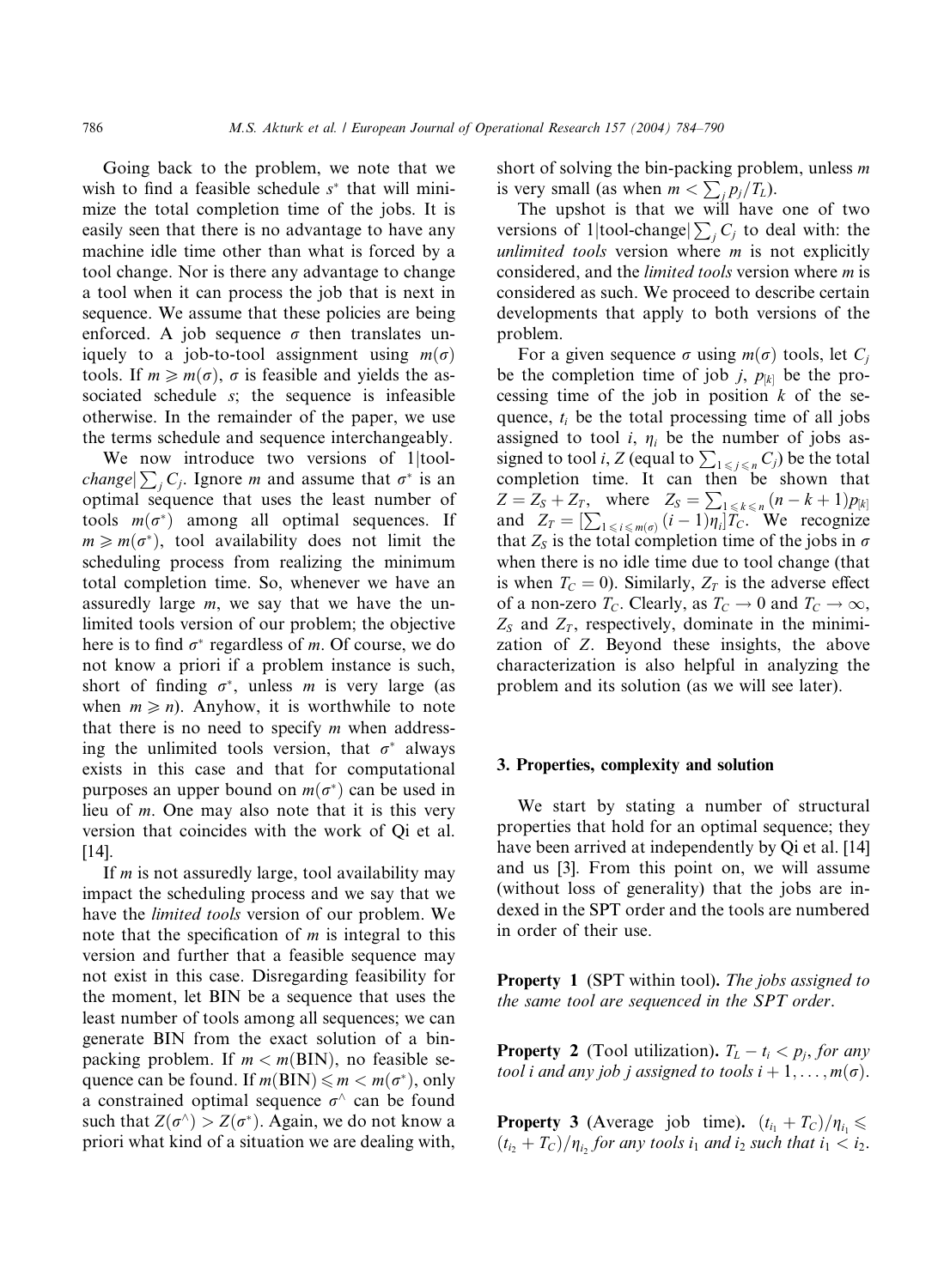**Property 4** (Job loading).  $\eta_{i_1} \geq \eta_{i_2}$  for any tools  $i_1$ and  $i_2$  such that  $i_1 < i_2$ .

We now establish the complexities for the *lim*ited tools and the unlimited tools versions of 1|tool-change| $\sum_j C_j$  and give a dynamic program for their solution. Note that Result 1 is straightforward and that Result 2 has been obtained independently by Qi et al. [14] and us [3].

Result 1 (Limited tools). The limited tools version of 1|tool-change|  $\sum_j C_j$  is NP-hard in the ordinary sense if m is fixed and in the strong sense if m is arbitrary, even when  $T_C = 0$ .

Result 2 (Unlimited tools). The unlimited tools version of 1 $|$ tool-change $| \sum_j C_j$  is NP-hard in the strong sense.

Lastly, we describe a Lawler–Moore [11] type dynamic program (DP) for the 1|tool-change $\sum_j C_j$ problem. It helps us establish the precise complexity of the limited tools version when m is fixed; it is also practically viable as long as the problem parameters remain agreeably small. The DP algorithm becomes impractical at  $n = 16$  and  $m = 4$ because of its huge storage requirement; at this size, it also takes more than an hour of CPU time.

For the *limited tools* version, we use *m* as it is. For the unlimited tools version, we use an upper bound on  $m(\sigma^*)$ ; we may alternatively use  $m(SPT)$ as a practical surrogate (in view of the high tool costs). We assume that the jobs are scheduled one at a time starting with job 1; at any stage  $r$ , job  $r$  is thus scheduled on a tool with an index between 1 and *m* (if it is possible to do so). Let  $t_i$  be the total processing time and  $\eta_i$  be the number of jobs assigned to tool *i*, and  $f_r(t_1, \ldots, t_m; \eta_1, \ldots, \eta_m)$  be the minimum total completion time realizable at stage r for a given state  $(t_1, \ldots, t_m; \eta_1, \ldots, \eta_m)$ . Clearly,  $0 \le t_i \le T_L$ ,  $\sum_{1 \le i \le m} t_i = \sum_{1 \le j \le r} p_j$ ,  $0 \le \eta_i \le r$  and  $\sum_{1 \leq i \leq m} q_i = r$ . The dynamic programming recursion is given by

$$
f_0(t_1,\ldots,t_m;\eta_1,\ldots,\eta_m)=0 \text{ for all } t_i \text{ and } \eta_i=0; =\infty \text{ otherwise.}
$$

$$
f_r(t_1,\ldots,t_m;\eta_1,\ldots,\eta_m)
$$
  
= 
$$
\min_{1\leq i\leq m} \left[ f_{r-1}(t_1,\ldots,t_i-p_r,\ldots,t_m;\eta_1,\ldots,\eta_i-1,\ldots,\eta_m) \right.
$$
  
+ 
$$
\sum_{1\leq q\leq i} t_q + (i-1)T_C + \sum_{i+1\leq q\leq m} \eta_q p_r \right]
$$
  
for all feasible states;

 $=\infty$  otherwise.

The optimal solution value is given by the minimum of  $f_n(t_1, \ldots, t_m; \eta_1, \ldots, \eta_m)$  over all feasible states at stage *n* (with a value of  $\infty$  indicating that there is no feasible sequence) and an optimal sequence (if it exists) is constructed through backtracking. The overall complexity of DP is  $O(mn^{m+1}T_L^m)$ , which is pseudo-polynomial for a fixed m.

DP enumerates over a minimal representative set of all non-dominated partial schedules that upon completion will potentially lead to an optimal sequence; it is thus correct. Its state space at any stage is bounded by  $[\Pi_{1 \le i \le m}(ti)(\eta_i)] \le T_L^m n^m$ , and  $m$  computations occur at each state. Over  $n$ stages, this translates to time and space requirements loosely bounded by  $mn^{m+1}T_L^m$ .

# 4. SPT performance

We now look at the SPT list-scheduling heuristic as an approximate solution for 1|tool-change| $\sum_j C_j$ . Certainly, this exercise is meaningful only when we are considering the unlimited tools version of the problem or when  $m \ge m(SPT)$ . We start with the following result.

Result 3 (SPT optimality). The SPT sequence is *optimal if*  $T_c = 0$  *or m*(SPT)  $\leq 2$ .

The first part is obvious from past observations. The second part is also easy to see as SPT minimizes both  $Z_S$  and  $Z_T$ .

If  $m(SPT) > 2$ , the SPT sequence provides only a heuristic solution to our problem. Let OPT represent the corresponding optimal sequence. Now define the performance ratio  $\rho$  of the SPT sequence as follows: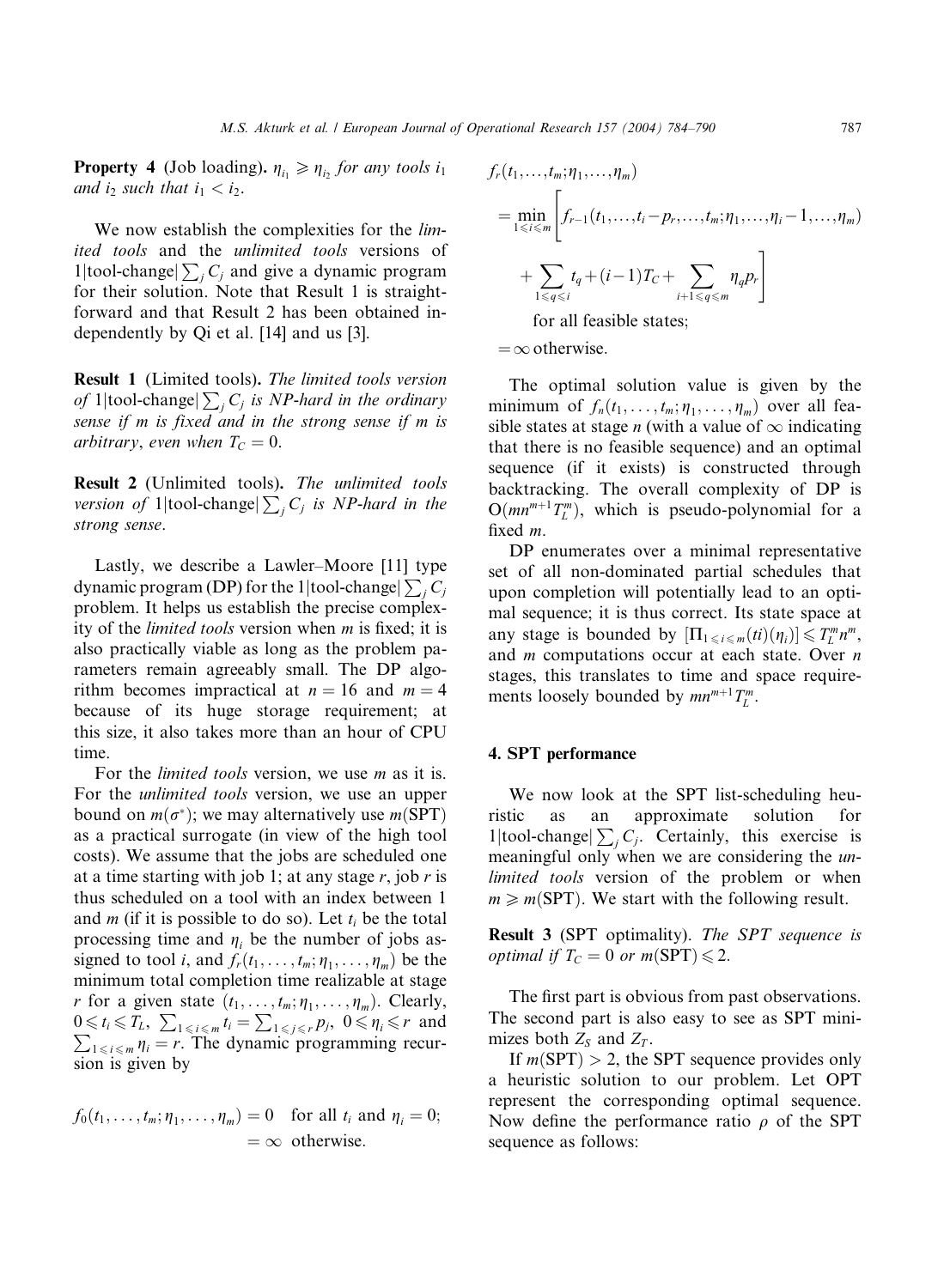$\rho = \min_{I} \{Z(SPT(I))/Z(OPT(I))\},\$ 

where *I* represents a problem instance. (Henceforth, we drop I from the description, whenever there is no scope for confusion.) Since  $Z_S(SPT)$  $Z_S(OPT)$  and  $Z_T(SPT) \ge Z_T(OPT)$ , it follows that  $\rho \leq Z_T(\text{SPT})/Z_T(\text{OPT})$ . This in turn implies that

$$
\rho \leqslant \left[ \sum_{1 \leqslant i \leqslant m(\text{SPT})} (i-1) \eta_i(\text{SPT}) \right] / \left[ \sum_{1 \leqslant i \leqslant m(\text{OPT})} (i-1) \eta_i \right] \times (\text{OPT}) \right].
$$

The following result provides an upper bound on  $\rho$ when  $m(SPT) = 3$ .

Result 4 (SPT performance ratio-special). If  $m(SPT) = 3$ , then  $\rho \leq 1.5$ ; and this bound becomes tight as  $T_C \rightarrow \infty$ .

Clearly,  $m(OPT) \ge m(BIN) \ge 2$ . We get an upper bound on  $[\sum_{1 \le i \le m(SPT)} (i-1)\eta_i(SPT)]$  if we use  $\eta_i(SPT) = [n - \eta_1(SPT)]/2$  for  $i = 2, 3$ , and a lower bound on  $\left[\sum_{1 \le i \le m(\text{OPT})} (i-1)\eta_i(\text{OPT})\right]$  if we use  $\eta_1(\text{OPT}) = \eta_1(\text{SPT})$ ,  $\eta_2(\text{OPT}) = n - \eta_1(\text{SPT})$ and  $\eta_i(OPT) = 0$  for all other *i*. Substituting these in the right hand side of the inequality on  $\rho$  immediately yields the first part of the result.

To see that the bound on  $\rho$  becomes tight as  $T_c \rightarrow \infty$ , consider the following instance:  $n = 5$ ,  $m = 3, T_L = 6, \{p_j : j = 1, \ldots, 5\} = \{1, 2, 2, 3, 4\}.$ The SPT sequence uses all three tools and has jobs 1–3 on tool 1, job 4 on tool 2 and job 5 on tool 3. The OPT sequence uses two tools and has jobs 1, 2, 4 on tool 1 and jobs 3, 5 on tool 2. On evaluation, it is seen that

 $Z(SPT)/Z(OPT) = (29 + 3T_C)/(30 + 2T_C)$ .

As  $T_C \rightarrow \infty$ ,  $Z(SPT)/Z(OPT) \rightarrow 1.5$ .

We now state a more general result on  $\rho$ . This is also the main new result of this note.

Result 5 (SPT performance ratio––general). If  $m(SPT) \geq 3$ , then  $\rho \leq 2$ .

The proof is by induction. In what follows,  $SPT_i$ , OPT<sub>i</sub> and  $SEQ_i$  represent, respectively, the SPT sequence, an optimal sequence and any arbitrary sequence of jobs 1 through *j*. Now, let  $q$  be the maximum number of jobs that a SPT sequence can assign on two tools. For jobs 1 through  $j$ ,  $1 < j \leq q$ , the optimal sequence is known to be  $SPT_i$  (Result 3). Let r be the maximum number of jobs that the SPT sequence can assign on three tools. For jobs 1 through *j*,  $q < j \leq r$ , SPT, may not be optimal. However, it follows from the proof of Result 4 that  $Z_T(SPT_i)/Z_T(OPT_i) \leq 1.5 < 2$ .

We now hypothesize that  $Z_T(\text{SPT}_i)$  $Z_T(\text{OPT}_j) \leq 2$  for some j,  $j > q$ . It is clear that we are dealing with  $m(SPT_i) \geq 3$  and that any sequence will need two or more tools for jobs 1 through *j*. We will prove that  $Z_T(\text{SPT}_{i+1})/$  $Z_T(OPT_{i+1}) \leq 2$ .

If  $m(BIN_{i+1})$  is the number of tools used for jobs 1 through  $j$  in an optimal bin-packing solution, it is known from Anily et al. [6] that  $m(SPT)/m(BIN) \leq 1.75.$  Since  $m(OPT_{i+1}) \geq$  $m(\text{BIN}_{i+1})$  and  $m(\text{SPT}_{i+1})$  is integral,  $m(\text{SPT}_{i+1})$  $\leqslant$  | 1.75m(OPT<sub>i+1</sub>) |. It is easy to see

$$
Z_T(\text{SPT}_{j+1}) = Z_T(\text{SPT}_j) + [m(\text{SPT}_{j+1}) - 1]T_C
$$

(since job  $j + 1$  is the longest and assigned on the last tool as the last job)

$$
\leqslant 2Z_T(\mathbf{OPT}_j) + \left[\lfloor 1.75m(\mathbf{OPT}_{j+1})\rfloor - 1\right]T_C
$$

(as hypothesized and as shown above)

 $\leqslant 2Z_T(\text{OPT}_j) + 2[m(\text{OPT}_{j+1})-1]T_C$ 

(for  $m(SPT_{i+1}) \geq 3$  or  $m(OPT_{i+1}) \geq 2$ , the ratio  $[1.75m(OPT_{j+1})] - 1]/[m(OPT_{j+1}) - 1]$  can be shown to be bounded above by 2)

$$
\leq 2[Z_T(OPT_j) + [m(OPT_{j+1}) - 1]T_C].
$$

We will now show that  $Z_T(\text{OPT}_{j+1}) \geq$  $Z_T(\text{OPT}_j) + [m(\text{OPT}_{j+1}) - 1]T_C$ . There are two cases to consider. First, suppose that, in  $OPT_{j+1}$ , the longest job, job  $j + 1$ , is assigned to the last position on the last tool,  $m(OPT_{j+1})$  and that removing job  $j + 1$  yields the j-job sequence SEQ. We have

$$
Z_T(\text{OPT}_{j+1}) = Z_T(\text{SEQ}_j) + [m(\text{OPT}_{j+1}) - 1]T_C
$$
  
\n
$$
\ge Z_T(\text{OPT}_j) + [m(\text{OPT}_{j+1}) - 1]T_C.
$$

Next, suppose that job  $j + 1$  is not assigned as above in  $OPT_{i+1}$ , but to the last position on a preceding tool. Remove job  $j + 1$  and replace it with the job that is in the last position on the last tool. Say, this yields the *j*-job sequence  $SEQ'_{j}$ . Clearly,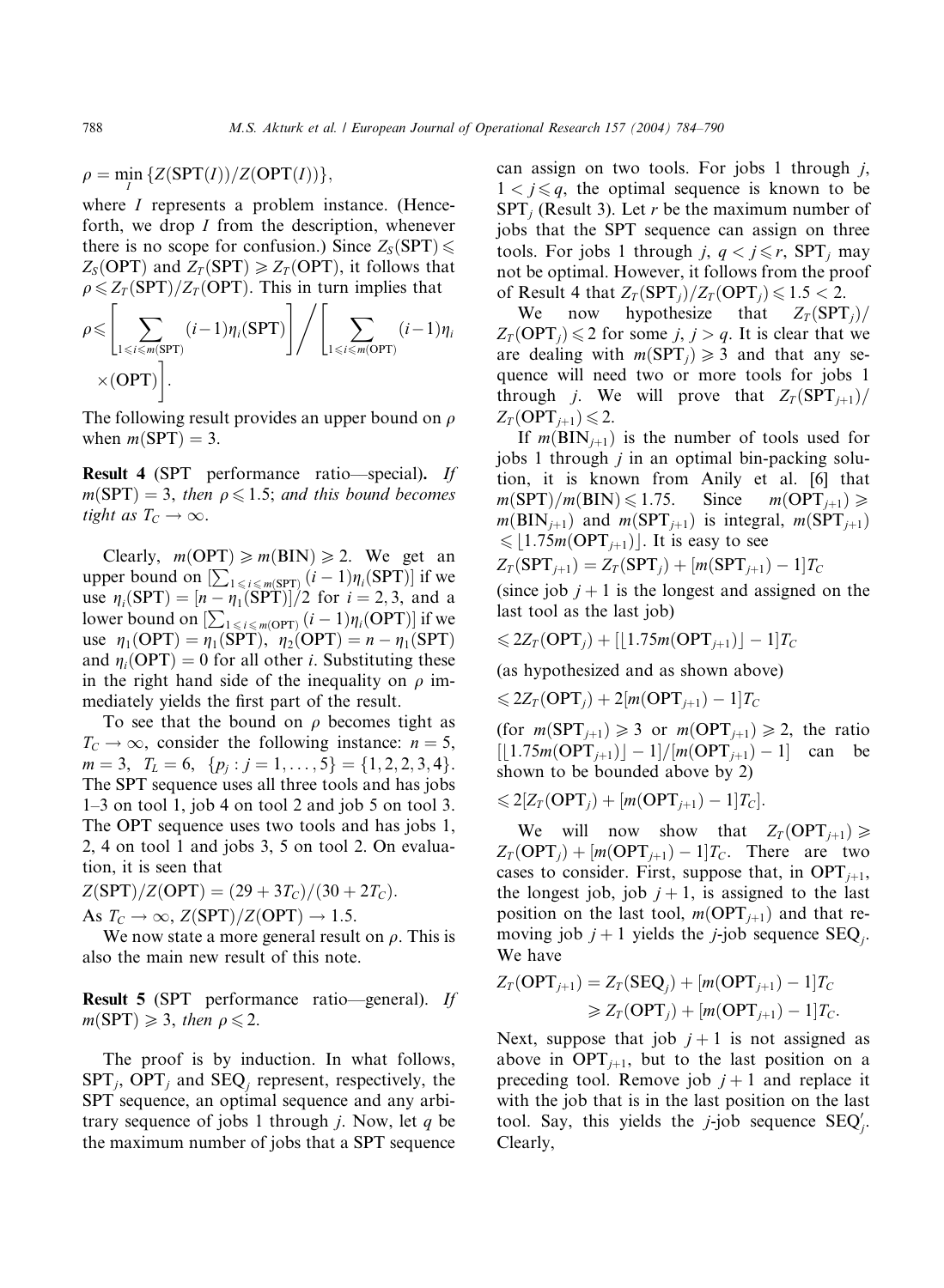Table 1 Computational results on SPT performance ratio  $(\rho)$ 

| $\boldsymbol{n}$ | $\boldsymbol{m}$ | $T_L$ | $T_C/T_L$   |         |       |             |         |       |             |         |       |
|------------------|------------------|-------|-------------|---------|-------|-------------|---------|-------|-------------|---------|-------|
|                  |                  |       | 0.1         |         |       | 1.0         |         |       | 10.0        |         |       |
|                  |                  |       | <b>Best</b> | Average | Worst | <b>Best</b> | Average | Worst | <b>Best</b> | Average | Worst |
| 20               | 4                | 31    | 1.00        | 1.00    | 1.01  | 1.00        | 1.02    | 1.06  | 1.00        | 1.06    | 1.15  |
|                  |                  | 24    | 1.00        | 1.00    | 1.01  | 1.00        | 1.03    | 1.08  | 1.00        | 1.07    | 1.18  |
| 25               | 4                | 39    | 1.00        | 1.00    | 1.01  | 1.00        | 1.02    | 1.06  | 1.00        | 1.04    | 1.13  |
|                  |                  | 30    | 1.00        | 1.00    | 1.00  | 1.00        | 1.01    | 1.04  | 1.00        | 1.03    | 1.09  |
| 30               | 4                | 47    | 1.00        | 1.00    | 1.00  | 1.00        | 1.01    | 1.04  | 1.00        | 1.03    | 1.09  |
|                  | 5                | 36    | 1.00        | 1.00    | 1.01  | 1.00        | 1.02    | 1.04  | 1.00        | 1.05    | 1.10  |

$$
Z_T(\text{OPT}_{j+1}) \ge Z_T(\text{SEQ}_j') + [m(\text{OPT}_{j+1}) - 1]T_C
$$
  
\n
$$
\ge Z_T(\text{OPT}_j) + [m(\text{OPT}_{j+1}) - 1]T_C.
$$

We have now effectively shown that  $Z_T(OPT_{i+1}) \geq$  $Z_T(\text{OPT}_j) + [m(\text{OPT}_{j+1}) - 1]T_C.$ 

Combining the two inequalities on  $Z_T(\text{SPT}_{j+1})$ and  $Z_T(OPT_{i+1})$  from above, we get

$$
Z_T(\text{SPT}_{j+1})/Z_T(\text{OPT}_{j+1})
$$
  
\n
$$
\leq 2[Z_T(\text{OPT}_j) + [m(\text{OPT}_{j+1}) - 1]T_C]/[Z_T(\text{OPT}_j)
$$
  
\n
$$
+ [m(\text{OPT}_{j+1}) - 1]T_C] \leq 2.
$$

This completes the proof. We have shown that SPT has  $\rho \le 2$ . We are, however, not able to show at this time that this bound is tight.

Finally, to test the performance of the SPT heuristic empirically, we solve an mixed integer linear programming (MILP) formulation [3] using CPLEX. The SPT heuristic is coded in the C language and compiled with the Gnu C compiler. All runs are made on a SPARCstation 10 machine operating under SunOS 5.4. We try three levels of  $n$  (20, 25 and 30), two levels of  $m$  (4 and 5) and three levels of  $T_c/T_L$  (0.1, 1.0 and 10.0); for each combination of  $n$  and  $m$ , an appropriate value of  $T_L$  (as shown in Table 1) is used and the integer  $T_C$ value for each such combination is derived based on the  $T_c/T_L$  ratio and through rounding. There is thus a total of 18 combinations of n, m and  $T_c/T_L$ ; for each, 10 problem instances are randomly generated by drawing the  $p_i$ 's from a discrete uniform distribution over [1,10].

While we do not collect information on CPU times, it appears that the SPT heuristic executes within a few milliseconds and that the MILP algorithm takes significantly longer (occasionally more than an hour of CPU time beyond  $n = 30$ and  $m = 5$ ). Table 1 shows the best, average and worst values of the SPT performance ratio. In no case does this ratio exceed 1.18; for small  $T_c/T_L$ values (which are likely to be encountered in practice), the average actually stays at or below 1.03. Our study is too limited in its scope for us to be able to make any sweeping claims about the performance of SPT in general. However, we can at least say that it is quite effective. This is further borne out by comparisons carried out against more sophisticated heuristics [4].

# References

- [1] I. Adiri, J. Bruno, E. Frostig, A.H.G. Rinnooy Kan, Single machine flow-time scheduling with a single breakdown, Acta Informatica 26 (1989) 679–696.
- [2] M.S. Akturk, S. Avci, Tool allocation and machining conditions optimization for CNC machines, European Journal of Operational Research 94 (1996) 335–348.
- [3] M.S. Akturk, J.B. Ghosh, E.D. Gunes, Scheduling with tool changes to minimize total completion time, Technical Report, Dept. of Industrial Engr., Bilkent University, Ankara, Turkey, 1999.
- [4] M.S. Akturk, J.B. Ghosh, E.D. Gunes, Scheduling with tool changes to minimize total completion time: A study of heuristics and their performance, Naval Research Logistics 50 (2003) 15–30.
- [5] S. Albers, G. Schmidt, Scheduling with unexpected machine breakdowns, Discrete Applied Mathematics 110 (1999) 269–280.
- [6] S. Anily, J. Bramel, D. Simchi-Levi, Worst-case analysis of heuristics for the bin-packing problem with general cost structures, Operations Research 42 (1994) 287–298.